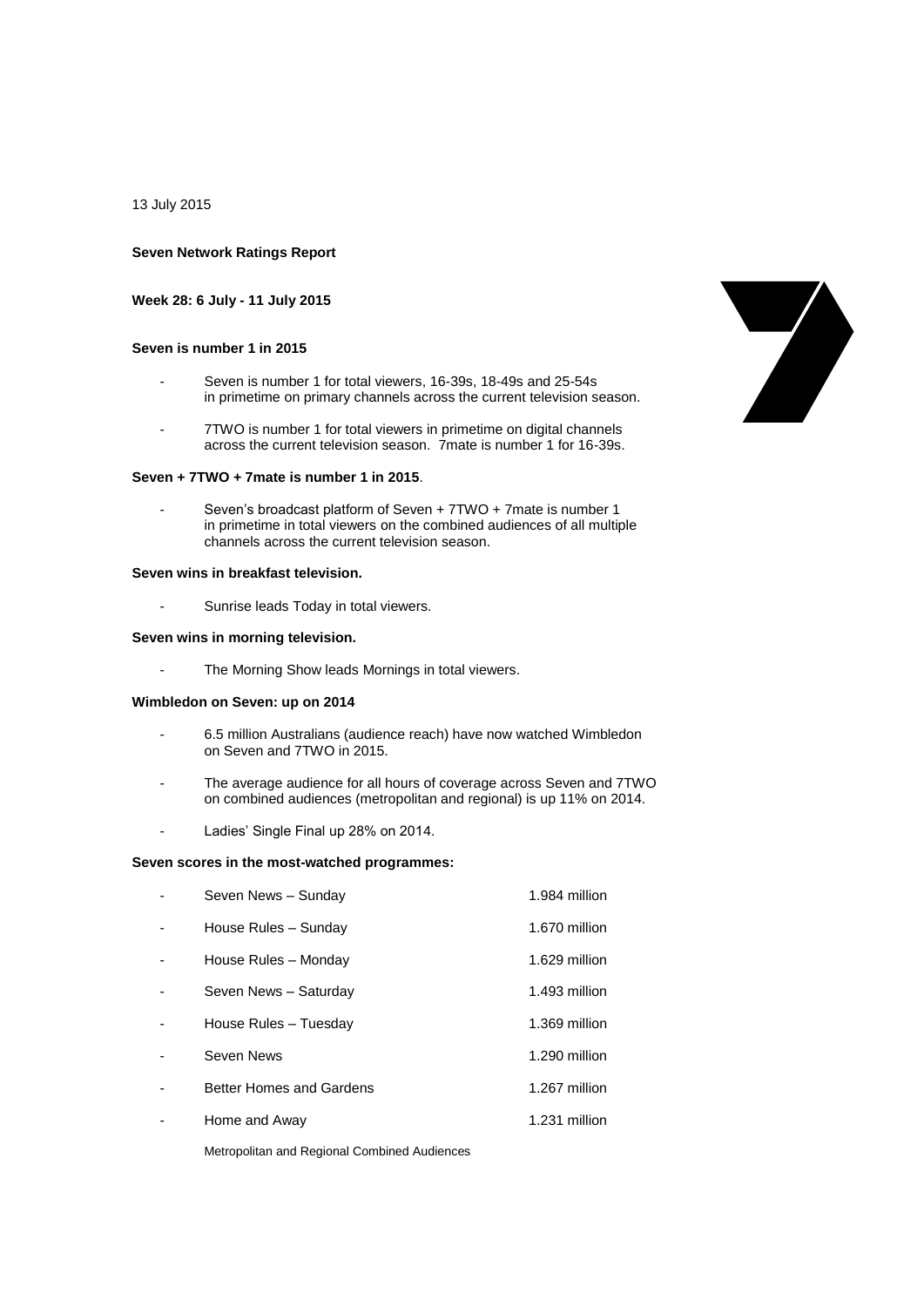### **Primetime audience demographics for primary channels**

| 6:00pm-midnight Week 28, 2015 |       |       |       |            |            |
|-------------------------------|-------|-------|-------|------------|------------|
| <b>Audience shares</b>        | Seven | Nine  | Ten   | <b>ABC</b> | <b>SBS</b> |
| All People                    | 18.0% | 22.3% | 13.6% | 11.2%      | 5.2%       |
| 16-39s                        | 16.7% | 23.3% | 17.2% | 4.9%       | 3.5%       |
| 18-49s                        | 17.3% | 23.5% | 17.1% | 5.6%       | 4.1%       |
| 25-54s                        | 17.5% | 23.7% | 16.8% | 6.4%       | 4.5%       |

# **Primetime audience demographics for digital channels**

| 6:00pm-midnight Week 28, 2015 |       |         |            |            |
|-------------------------------|-------|---------|------------|------------|
| <b>Audience shares</b>        | Total | 16-39s  | $18 - 49s$ | $25 - 54s$ |
| 7TWO                          | 4.5%  | 2.8%    | 2.8%       | 3.2%       |
| 7 <sub>mate</sub>             | 3.7%  | 5.3%    | 5.1%       | 4.7%       |
| GO!                           | 3.7%  | 4.8%    | $4.4\%$    | 4.0%       |
| Gem                           | 7.7%  | 9.3%    | $8.4\%$    | 7.8%       |
| One:                          | 2.3%  | 2.2%    | 2.5%       | 2.7%       |
| Eleven                        | 2.7%  | 4.6%    | 4.2%       | 3.7%       |
| ABC <sub>2</sub> :            | 2.8%  | 3.4%    | $3.0\%$    | 2.8%       |
| ABC3                          | 0.6%  | 0.4%    | 0.4%       | 0.4%       |
| ABC News 24                   | 0.9%  | 0.6%    | 0.8%       | 0.8%       |
| SBS <sub>2</sub>              | 0.7%  | 0.9%    | $0.9\%$    | 0.9%       |
| <b>NITV</b>                   | 0.1%  | $0.0\%$ | 0.0%       | 0.1%       |

#### **Primetime audience demographics for combined audiences of all channels**.

| 6:00pm-midnight Week 28, 2015 |       |       |       |            |            |
|-------------------------------|-------|-------|-------|------------|------------|
| <b>Audience shares</b>        | Seven | Nine  | Ten   | <b>ABC</b> | <b>SBS</b> |
| All People                    | 26.2% | 33.7% | 18.6% | 15.5%      | 6.0%       |
| 16-39s                        | 24.8% | 37.3% | 24.1% | 9.3%       | 4.4%       |
| 18-49s                        | 25.2% | 36.2% | 23.8% | 9.8%       | 5.0%       |
| 25-54s                        | 25.4% | 35.6% | 23.3% | 10.4%      | 5.4%       |

FTA Channels and Total TV

Copyright Oztam Data: Consolidated (Live + As Live + TSV) and Overnight (Live + As Live).

# **Primetime Programming Analysis**

### **Sunday**

- Seven wins in breakfast television. Sunrise is up 17% on Today.
- Seven wins in primetime on digital channels.
	- 7mate is the most-watched digital channel for total viewers, 16-39s, 18-49s and 25-54s.
- Seven scores in the most-watched programmes:

| <b>All People</b>  |     | $25-54s$     |    |
|--------------------|-----|--------------|----|
| Seven News         | #3  | Seven News   | #5 |
| <b>House Rules</b> | #6  | House Rules  | #6 |
| Sunday Night       | #10 | Sunday Night | #7 |
| $16 - 39s$         |     | 18-49s       |    |
| <b>House Rules</b> | #4  | House Rules  | #5 |
|                    |     |              |    |
| Seven News         | #6  | Seven News   | #6 |

- **Seven News** (1.326 million).
- **House Rules** (0.992 million) peaks at 1.161 million and ranks in Sunday's top ten most-watched programmes for total viewers, 16-39s, 18-49s and 25-54s.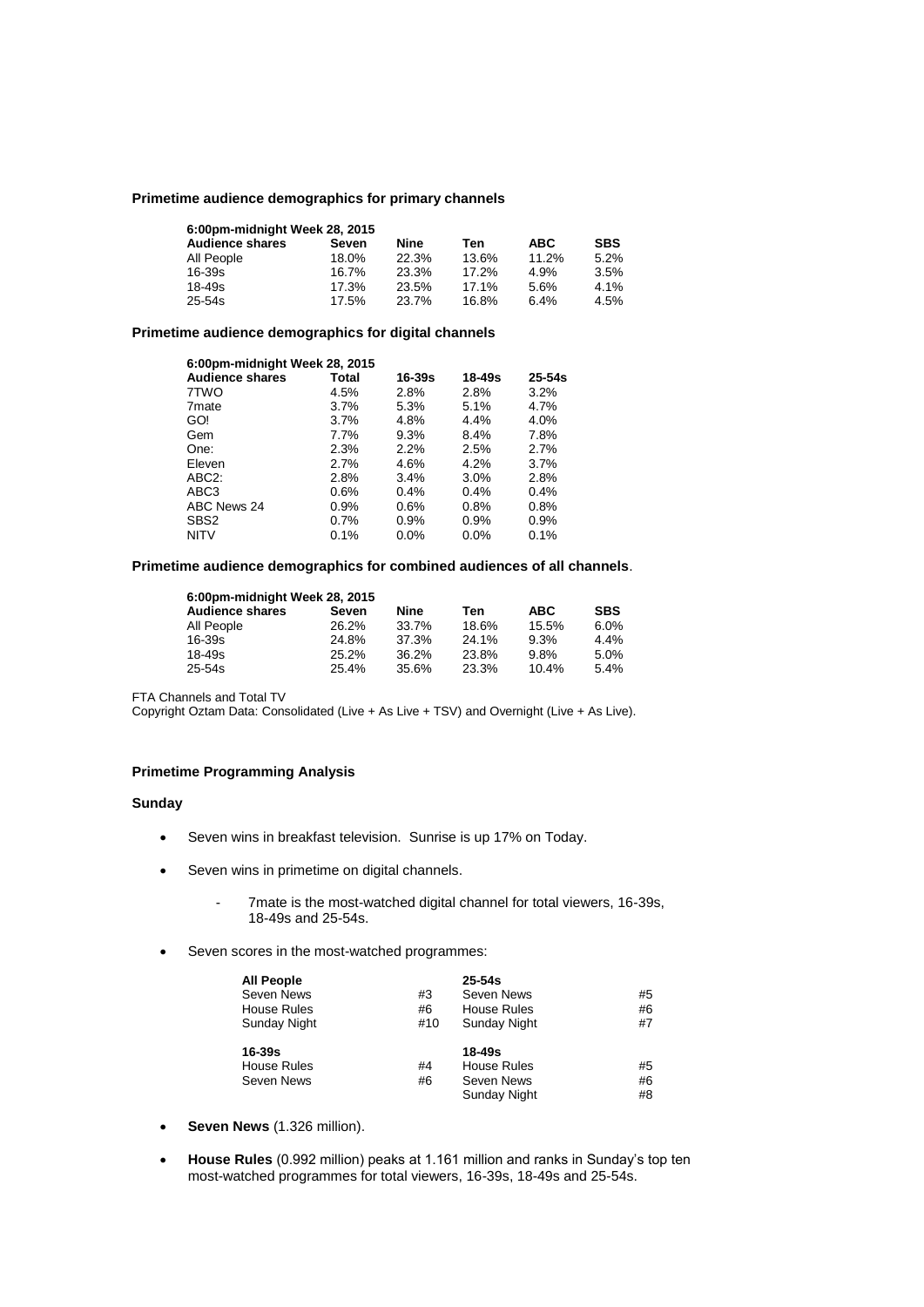# **Monday**

- Seven wins in breakfast television. Sunrise is up 24% on Today.
- Seven wins in morning television. The Morning Show is up 40% on Mornings.
- Seven wins in primetime on digital channels.
	- 7TWO is the most-watched digital channel for total viewers, 16-39s, 18-49s and 25-54s.
- **House Rules** (0.972 million) peaks at 1.232 million and ranks in Monday's top ten programmes for total viewers, 16-39s, 18-49s and 25-54s.

#### **Tuesday**

- Seven wins in breakfast television. Sunrise leads Today.
- Seven wins in morning television. The Morning Show leads Mornings.
- Seven wins in primetime on digital channels.
	- 7TWO is the most-watched digital channel for total viewers.
	- 7mate is the most-watched digital channel for 25-54s.

# **Wednesday**

- Seven wins in breakfast television. Sunrise leads Today.
- Seven wins in morning television. The Morning Show leads Mornings.

# **Thursday**

- Seven wins in primetime on primary channels.
	- Seven is number 1 for total viewers: up 31% on Nine and up 18% on Ten.
- **AFL on Seven: Thursday Night Football** dominates in total viewers, 16-39s, 18-49s and 25-54s across its primetime broadcast markets on Seven.

## **Friday**

- Seven wins in primetime on primary channels.
	- Seven is number 1 for total viewers, 16-39s, 18-49s and 25-54s.
	- Seven is up 35% on Nine and up 94% on Ten in total viewers.
	- Seven is up 37% on Nine and up 69% on Ten in 16-39s. Seven is up 40% on Nine and up 59% on Ten in 18-49s. Seven is up 35% on Nine and up 60% on Ten in 25-54s.
- Seven wins in primetime on combined audiences.
	- Seven + 7TWO + 7mate is number one for total viewers on the combined audiences of all channels.
	- Seven + 7TWO + 7mate leads Nine + Go + Gem and is up 97% on Ten + One + Eleven.